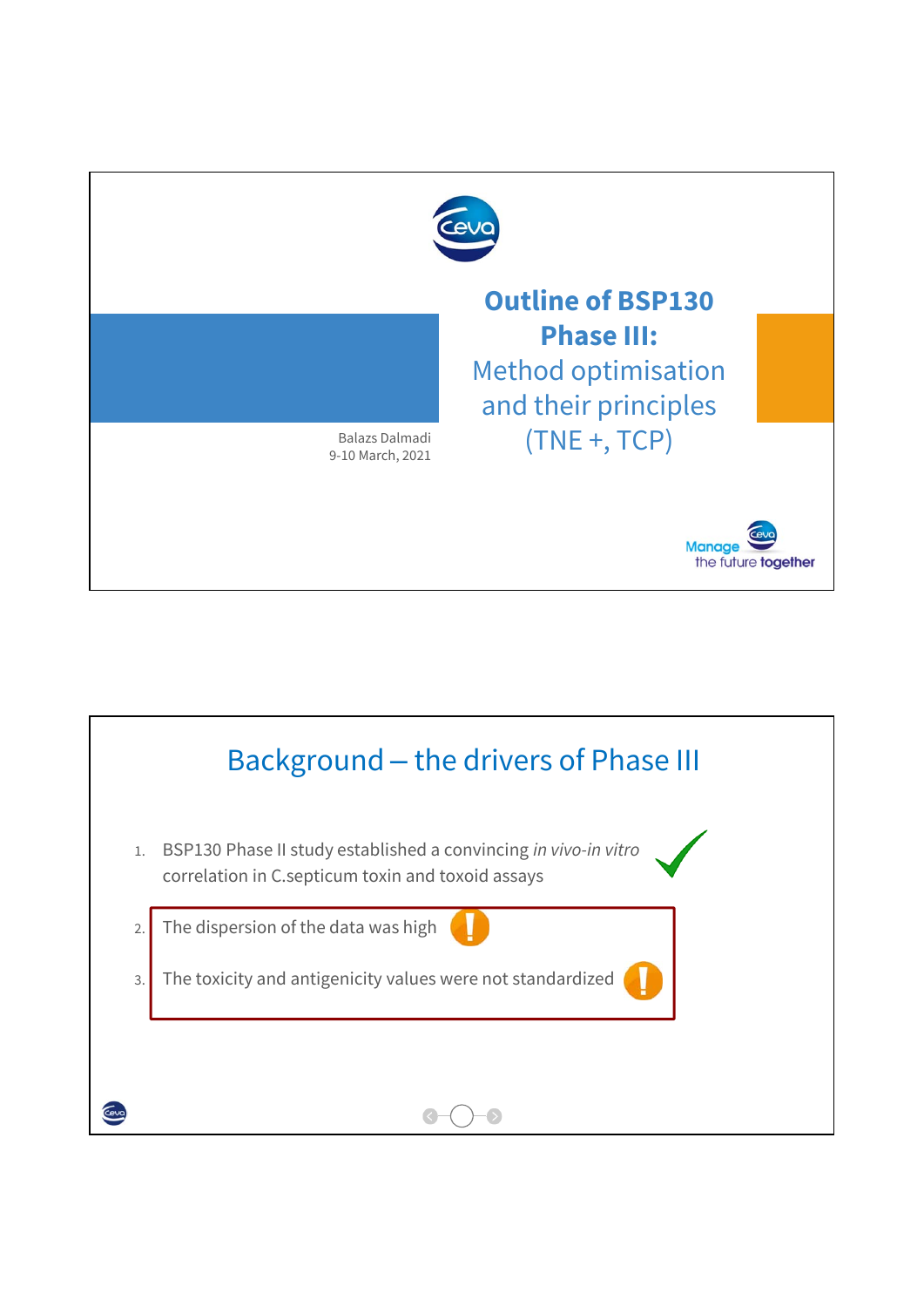

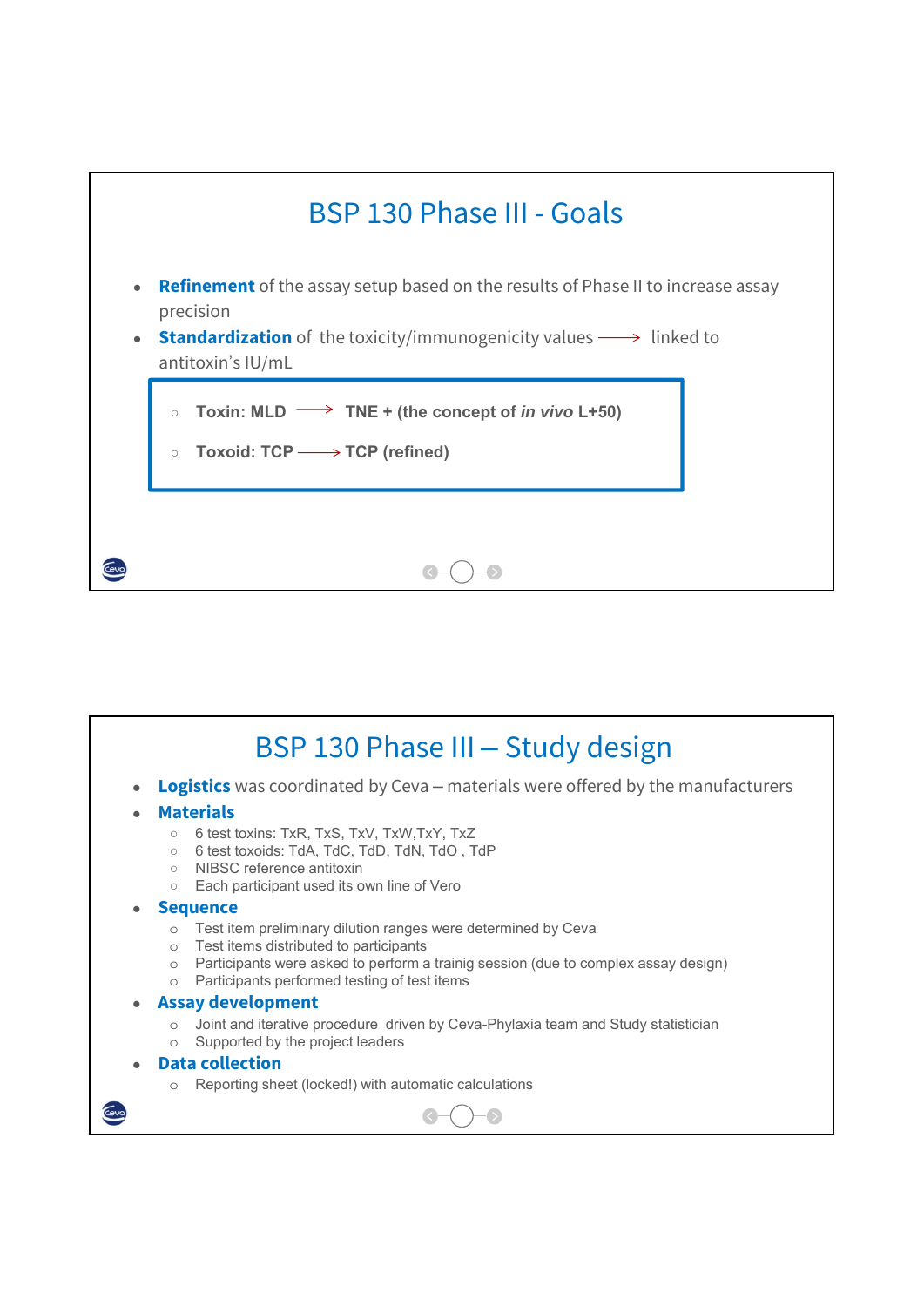

|             |            |                | Steps – details                                                    |
|-------------|------------|----------------|--------------------------------------------------------------------|
| <b>Step</b> | Assay      | Test materials | Purpose                                                            |
| 10.         | TNE+       | CSTx2          | Training (1.3-fold dilution, 1 assay)                              |
| 10.         | <b>TCP</b> | TdA            | Training (20 increment steps, 1 assay)                             |
|             | <b>MLD</b> | CSTx2          | Determination of Vero cell sensitivity (2-fold dilution)           |
| III.        | <b>MLD</b> | Test toxoids   | Determination of latent toxicity (2-fold dilution)                 |
| III.        | <b>MLD</b> | Antitoxin      | Determination of latent toxicity (2-fold dilution)                 |
| III.        | TNE+       | CSTx2          | Initial ranging of $CSTx2$ TNE+ $(1.3$ -fold dilution, 1 assay)    |
| III.        | TNE+       | CSTx2          | Determination of CSTx2 TNE+ (1.1-fold dilution, 3 assays)          |
| IV.         | TNE+       | Test toxins    | Initial ranging of test toxins' TNE+ (2-fold dilution, 1 assay)    |
| IV.         | TNE+       | Test toxins    | Determination of test toxins' TNE+ (1.3-fold dilution, 3 assays)   |
| IV.         | <b>TCP</b> | Test toxoids   | Initial ranging of test toxoids' TCP (20 increment steps, 1 assay) |
| IV.         | <b>TCP</b> | Test toxoids   | Determination of test toxoids' TCP (10 increment steps, 3 assay)   |

 $\bullet$ 

 $\odot$ 

Ceva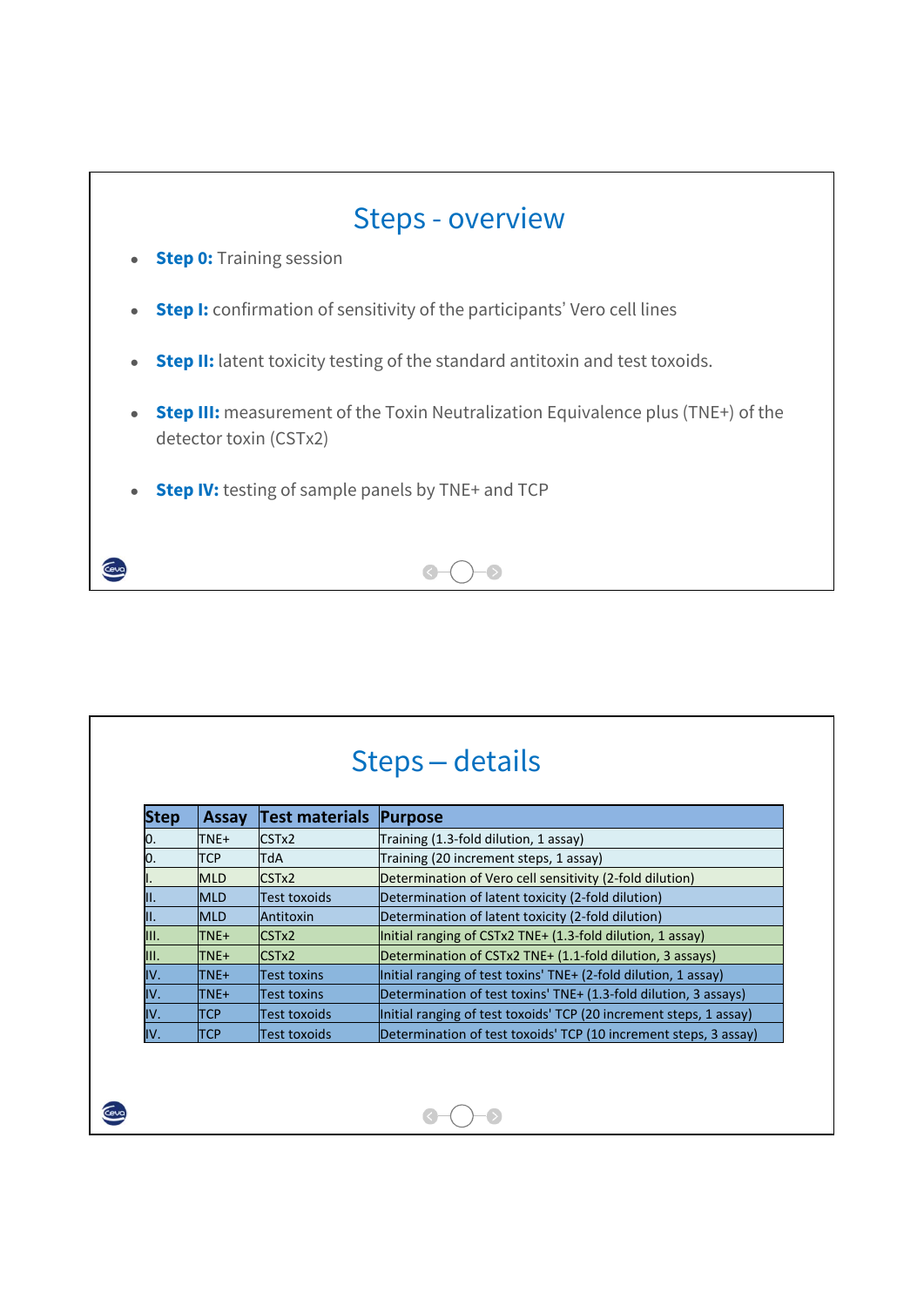

## Assay validity criteria and end-point determination

 $CV_{OD \text{neg} \text{ctrl}} < 20\%$ 

Cevo

- Parallels on a plate : (MLD, TNE+) must not differ by more than one dilution step
- Parallel plates: the mean end-point values of the replicate plates must not differ by more than two dilution steps
- Cut-off: 50% of the median value of the negative controls  $\degree$  Negative control OD median = 0.804, i.e. the cut-off = 0.402
- End-point: the well with the highest dilution of material which has an OD below the cut-off value.

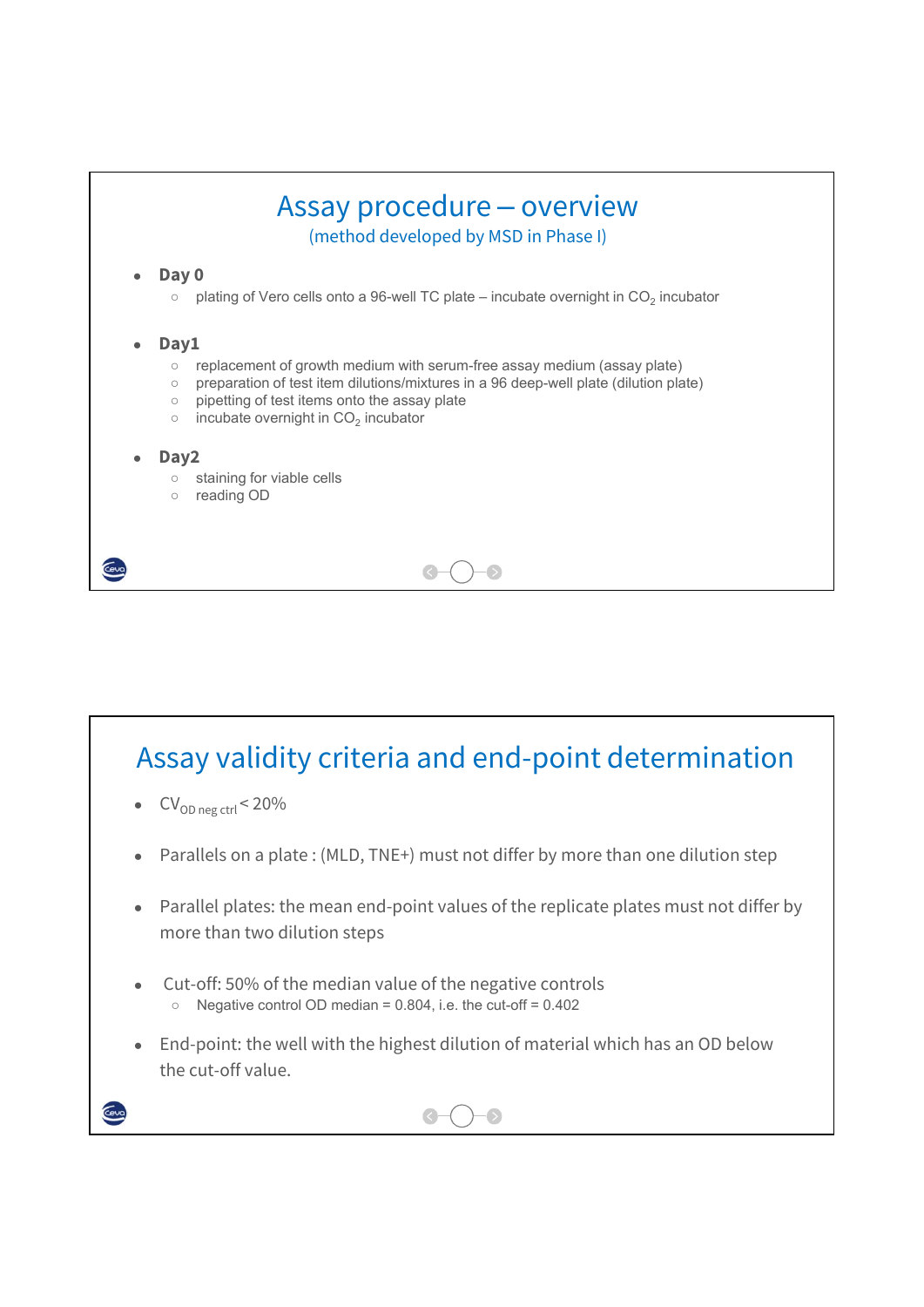|   | Col 1 | Col 2 | Col 3  | Col 4   | Col 5   | Col 6   | Col 7                                   | Col 8           | Col 9    | Col 10 | Col 11                        | Col 12 |
|---|-------|-------|--------|---------|---------|---------|-----------------------------------------|-----------------|----------|--------|-------------------------------|--------|
| Α |       |       |        |         |         |         | Untreated (no cell, 100 µL medium/well) |                 |          |        |                               |        |
| B | Neg.  | Neg.  | 1/8000 | 1/16000 | 1/32000 | 1/64000 | 1/128000                                | 1/256000        | 1/512000 |        | 1/1024000 1/2048000 1/4096000 |        |
| C | Neg.  | Neg.  | 1/8000 | 1/16000 | 1/32000 | 1/64000 | 1/128000                                | 1/256000        | 1/512000 |        | 1/1024000 1/2048000 1/4096000 |        |
| D | Neg.  | Neg.  | 1/8000 | 1/16000 | 1/32000 | 1/64000 | 1/128000                                | 1/256000        | 1/512000 |        | 1/1024000 1/2048000 1/4096000 |        |
| E | Neg.  | Neg.  | 1/8000 | 1/16000 | 1/32000 | 1/64000 | 1/128000                                | 1/256000        | 1/512000 |        | 1/1024000 1/2048000 1/4096000 |        |
| F | Neg.  | Neg.  | 1/8000 | 1/16000 | 1/32000 | 1/64000 | 1/128000                                | 1/256000        | 1/512000 |        | 1/1024000 1/2048000 1/4096000 |        |
| G | Neg.  | Neg.  | 1/8000 | 1/16000 | 1/32000 | 1/64000 | 1/128000                                | 1/256000        | 1/512000 |        | 1/1024000 1/2048000 1/4096000 |        |
| н | Neg.  | Neg.  |        |         |         |         |                                         | $100 \mu L NBS$ |          |        |                               |        |
|   |       |       |        |         |         |         |                                         |                 |          |        |                               |        |

|                            |                  |       |       |       | II. Residual toxicity - plate setup |       |                                         |        |         |         |         |         |         |                  |
|----------------------------|------------------|-------|-------|-------|-------------------------------------|-------|-----------------------------------------|--------|---------|---------|---------|---------|---------|------------------|
|                            |                  | Col 1 | Col 2 | Col 3 | Col 4                               | Col 5 | Col 6                                   | Col 7  | Col 8   | Col 9   | Col 10  | Col 11  | Col 12  |                  |
| Toxoid                     | Α                |       |       |       |                                     |       | Untreated (no cell, 100 µL medium/well) |        |         |         |         |         |         |                  |
| TdA                        | $\rightarrow$ B3 | Neg.  | Neg.  | 1/5   | 1/10                                | 1/20  | 1/40                                    | 1/80   | 1/160   | 1/320   | 1/640   | 1/1280  | 1/2560  |                  |
| <b>TdC</b>                 | $\rightarrow$ C3 | Neg.  | Neg.  | 1/5   | 1/10                                | 1/20  | 1/40                                    | 1/80   | 1/160   | 1/320   | 1/640   | 1/1280  | 1/2560  |                  |
| <b>TdD</b>                 | $\rightarrow$ D3 | Neg.  | Neg.  | 1/5   | 1/10                                | 1/20  | 1/40                                    | 1/80   | 1/160   | 1/320   | 1/640   | 1/1280  | 1/2560  | <b>Dilutions</b> |
| <b>TdN</b>                 | $\rightarrow$ E3 | Neg.  | Neg.  | 1/5   | 1/10                                | 1/20  | 1/40                                    | 1/80   | 1/160   | 1/320   | 1/640   | 1/1280  | 1/2560  |                  |
| <b>TdO</b>                 | $\rightarrow$ F3 | Neg.  | Neg.  | 1/5   | 1/10                                | 1/20  | 1/40                                    | 1/80   | 1/160   | 1/320   | 1/640   | 1/1280  | 1/2560  |                  |
| <b>TdP</b>                 | $\rightarrow$ G3 | Neg.  | Neg.  | 1/5   | 1/10                                | 1/20  | 1/40                                    | 1/80   | 1/160   | 1/320   | 1/640   | 1/1280  | 1/2560  |                  |
| Antitoxin $\rightarrow$ H3 |                  | Neg.  | Neg.  | 5     | 2,5                                 | 1,25  | 0,625                                   | 0,3125 | 0,15625 | 0,07813 | 0,03906 | 0,01953 | 0,00977 | $=$ > $ U/mL$    |
| cevc                       |                  |       |       |       |                                     |       |                                         |        |         |         |         |         |         |                  |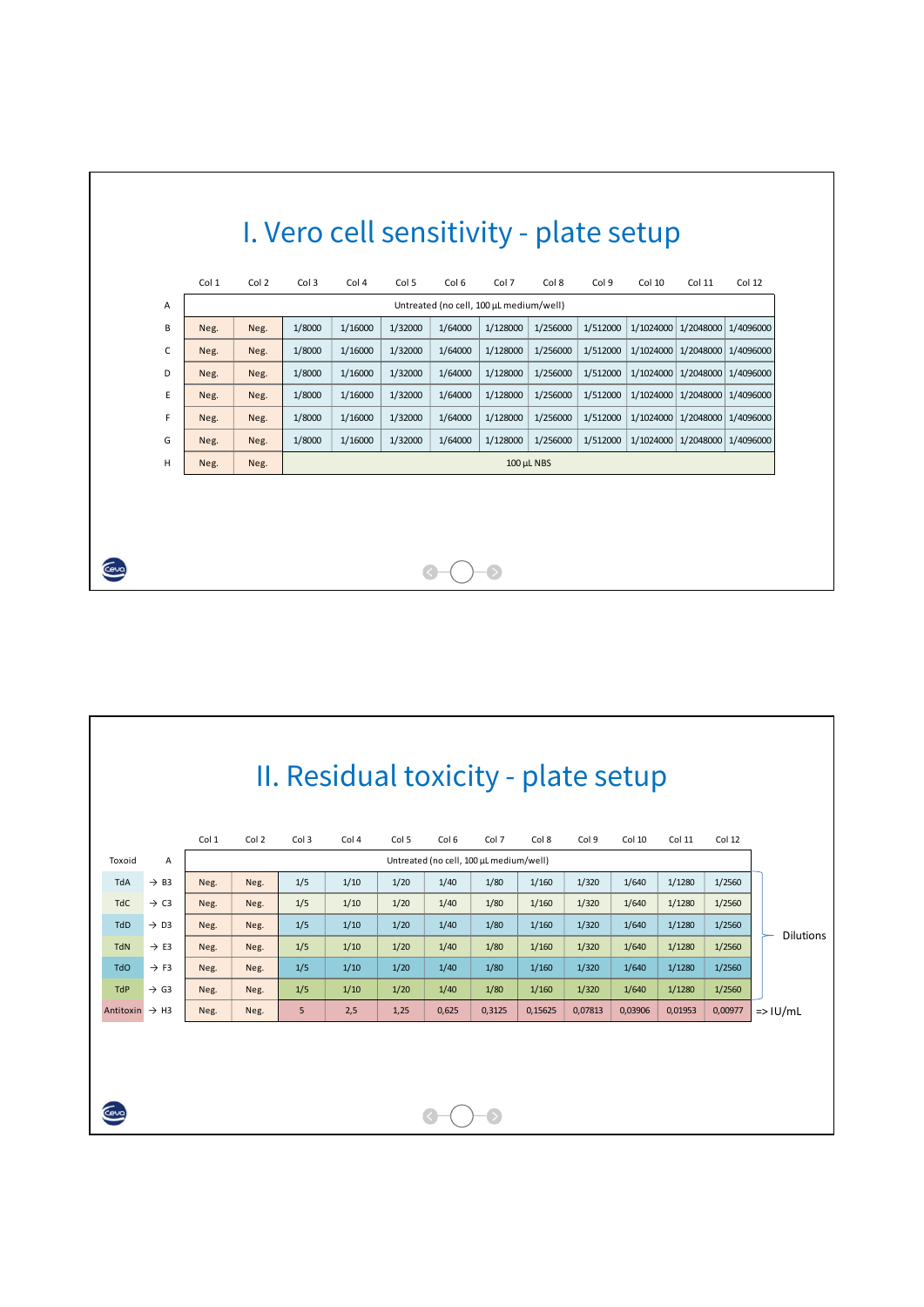

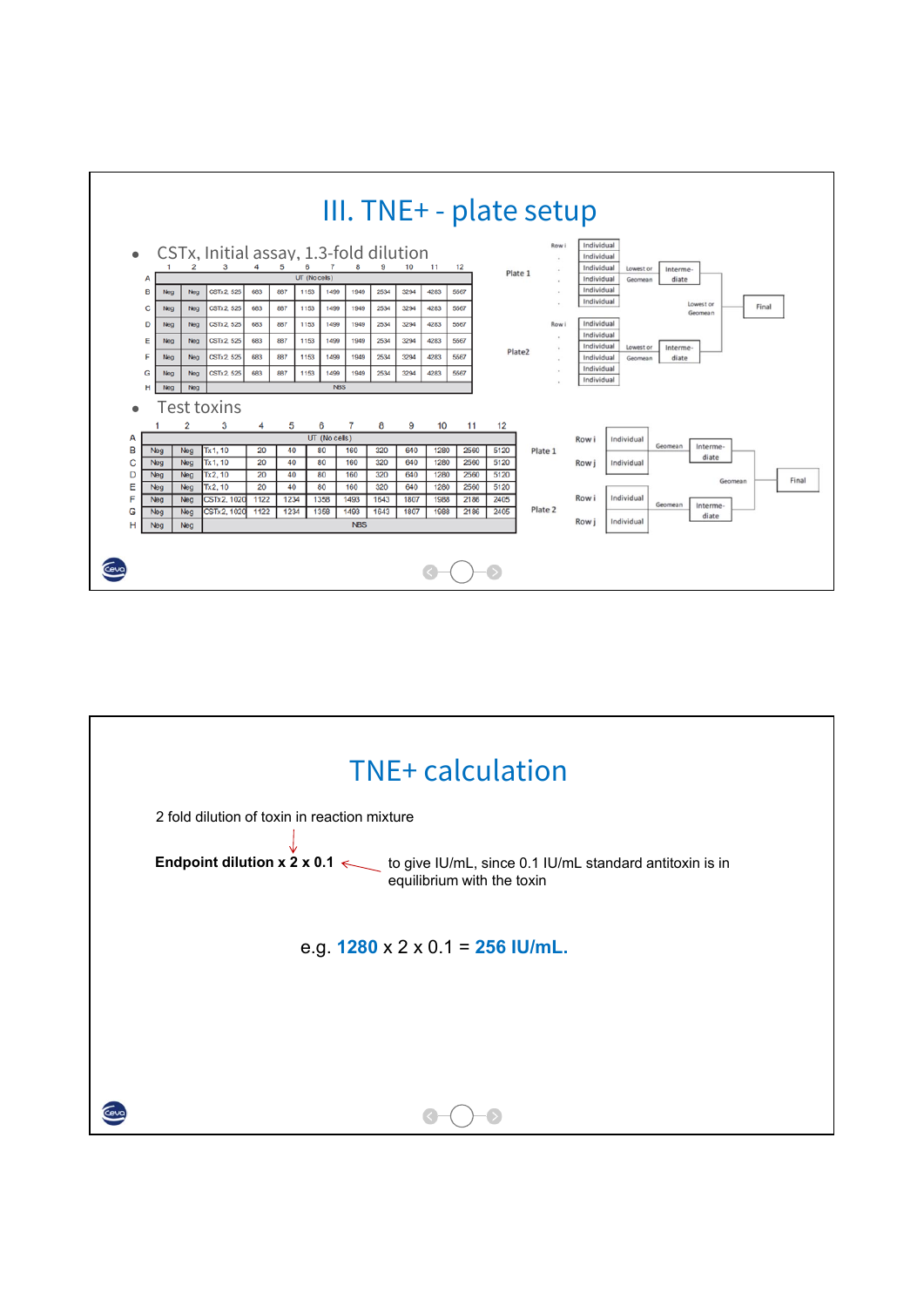

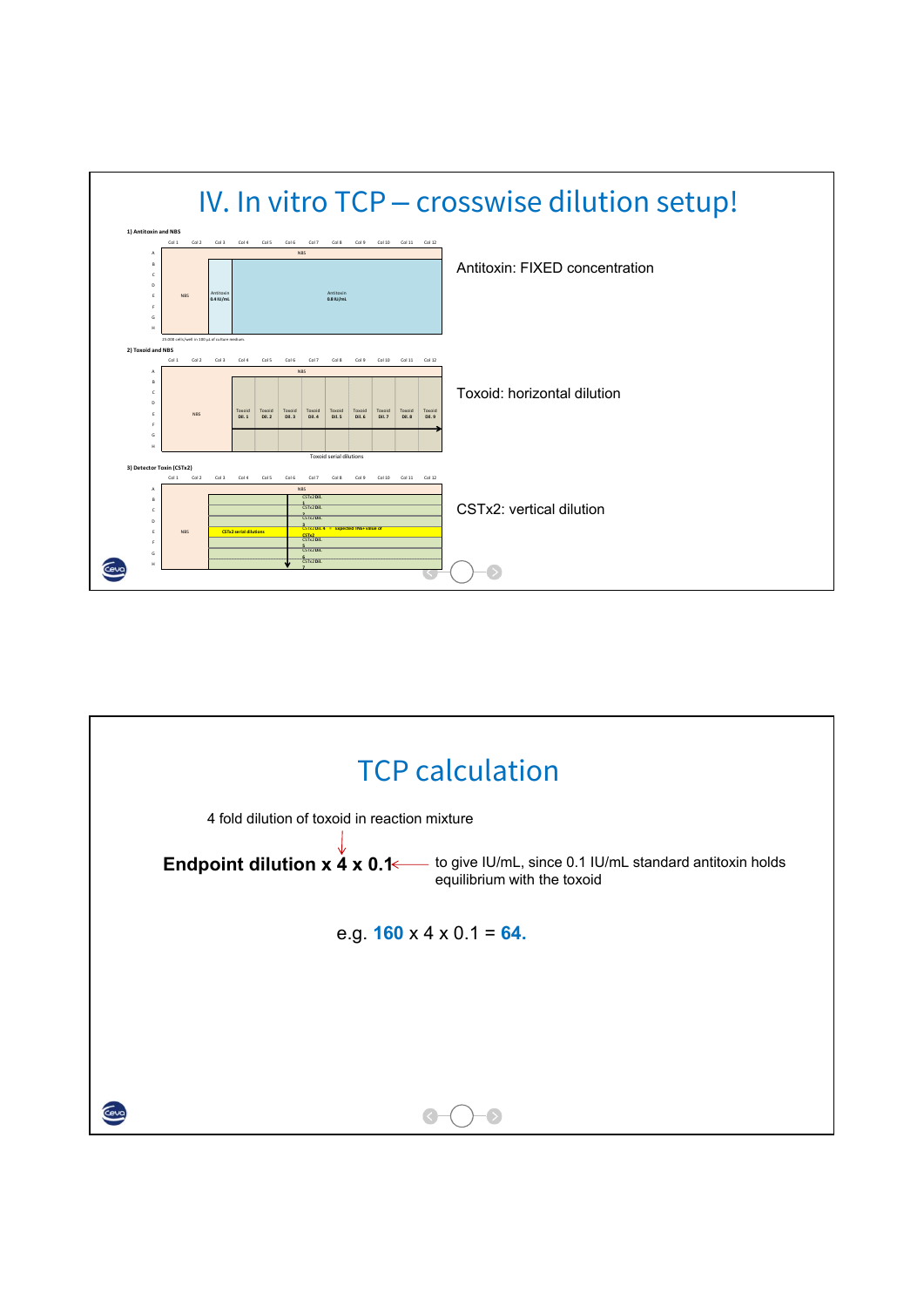